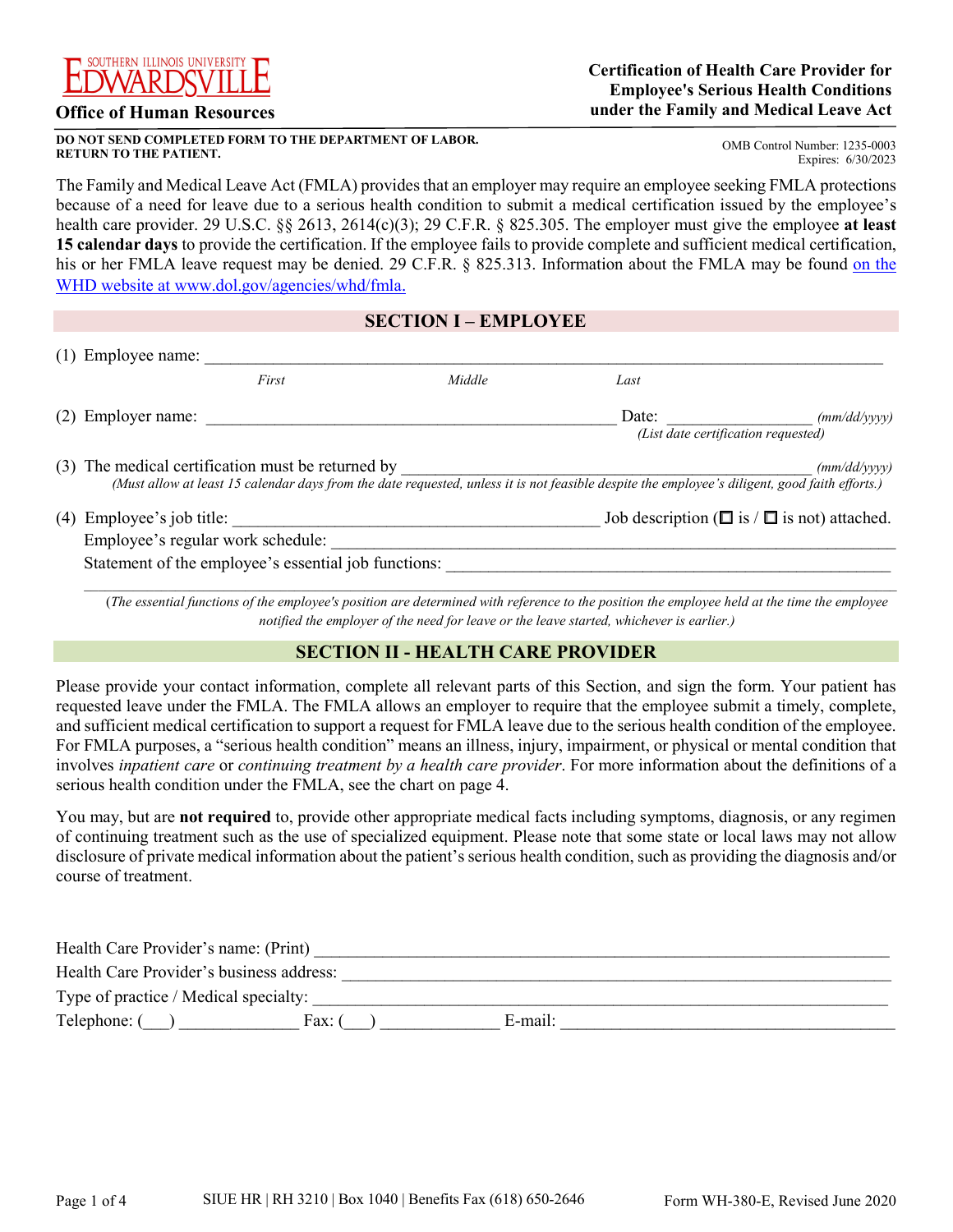# **PART A: Medical Information**

 **completing Part A, complete Part B to provide information about the amount of leave needed.** Note: For Limit your response to the medical condition(s) for which the employee is seeking FMLA leave. Your answers should be your **best estimate** based upon your medical knowledge, experience, and examination of the patient. **After**  FMLA purposes, "incapacity" means the inability to work, attend school, or perform regular daily activities due to the condition, treatment of the condition, or recovery from the condition. Do not provide information about genetic tests, as defined in 29 C.F.R. § 1635.3(f), genetic services, as defined in 29 C.F.R. § 1635.3(e), or the manifestation of disease or disorder in the employee's family members, 29 C.F.R. § 1635.3(b).

(1) State the approximate date the condition started or will start:  $(mn/dd/yyy)$ 

- (2) Provide your **best estimate** of how long the condition lasted or will last:
- (3) Check the box(es) for the questions below, as applicable. For all box(es) checked, the amount of leave needed must be provided in Part B.
	- **Inpatient Care:** The patient ( $\Box$ has been /  $\Box$ is expected to be) admitted for an overnight stay in a hospital, hospice, or residential medical care facility on the following date(s):
	- **Incapacity plus Treatment**: *(e.g. outpatient surgery, strep throat)*

Due to the condition, the patient ( $\Box$ has been /  $\Box$ is expected to be) incapacitated for *more than* three consecutive, full calendar days from  $(mm/dd/yyyy)$  to  $(mm/dd/yyyy)$ . The patient ( $\Box$ was /  $\Box$ will be) seen on the following date(s):

The condition ( $\Box$ has /  $\Box$ has not) also resulted in a course of continuing treatment under the supervision of a health care provider *(e.g. prescription medication (other than over-the-counter) or therapy requiring special equipment)*

 $\_$  , and the set of the set of the set of the set of the set of the set of the set of the set of the set of the set of the set of the set of the set of the set of the set of the set of the set of the set of the set of th

- **Pregnancy**: The condition is pregnancy. List the expected delivery date: \_\_\_\_\_\_\_\_\_\_\_\_\_\_\_ *(mm/dd/yyyy)*.
- **Chronic Conditions**: *(e.g. asthma, migraine headaches)* Due to the condition, it is medically necessary for the patient to have treatment visits at least twice per year. *(Diagnosis)*

 $\_$  , and the set of the set of the set of the set of the set of the set of the set of the set of the set of the set of the set of the set of the set of the set of the set of the set of the set of the set of the set of th

- **Permanent or Long Term Conditions**: *(e.g. Alzheimer's, terminal stages of cancer)* Due to the condition, incapacity is permanent or long term and requires the continuing supervision of a health care provider (even if active treatment is not being provided). *(Diagnosis)*
- **Conditions requiring Multiple Treatments**: (*e.g. chemotherapy treatments, restorative surgery)* Due to the condition, it is medically necessary for the patient to receive multiple treatments.

 $\overline{a}$ 

 $\_$  , and the set of the set of the set of the set of the set of the set of the set of the set of the set of the set of the set of the set of the set of the set of the set of the set of the set of the set of the set of th

- **None of the above**: If none of the above condition(s) were checked, (i.e., inpatient care, pregnancy) no additional information is needed. Go to page 4 to sign and date the form.
- FMLA leave. *(e.g., use of nebulizer, dialysis*) \_\_\_\_\_\_\_\_\_\_\_\_\_\_\_\_\_\_\_\_\_\_\_\_\_\_\_\_\_\_\_\_\_\_\_\_\_\_\_\_\_\_\_\_\_\_\_\_\_\_\_\_\_\_\_ (4) If needed, briefly describe other appropriate medical facts related to the condition(s) for which the employee seeks

 $\_$  , and the set of the set of the set of the set of the set of the set of the set of the set of the set of the set of the set of the set of the set of the set of the set of the set of the set of the set of the set of th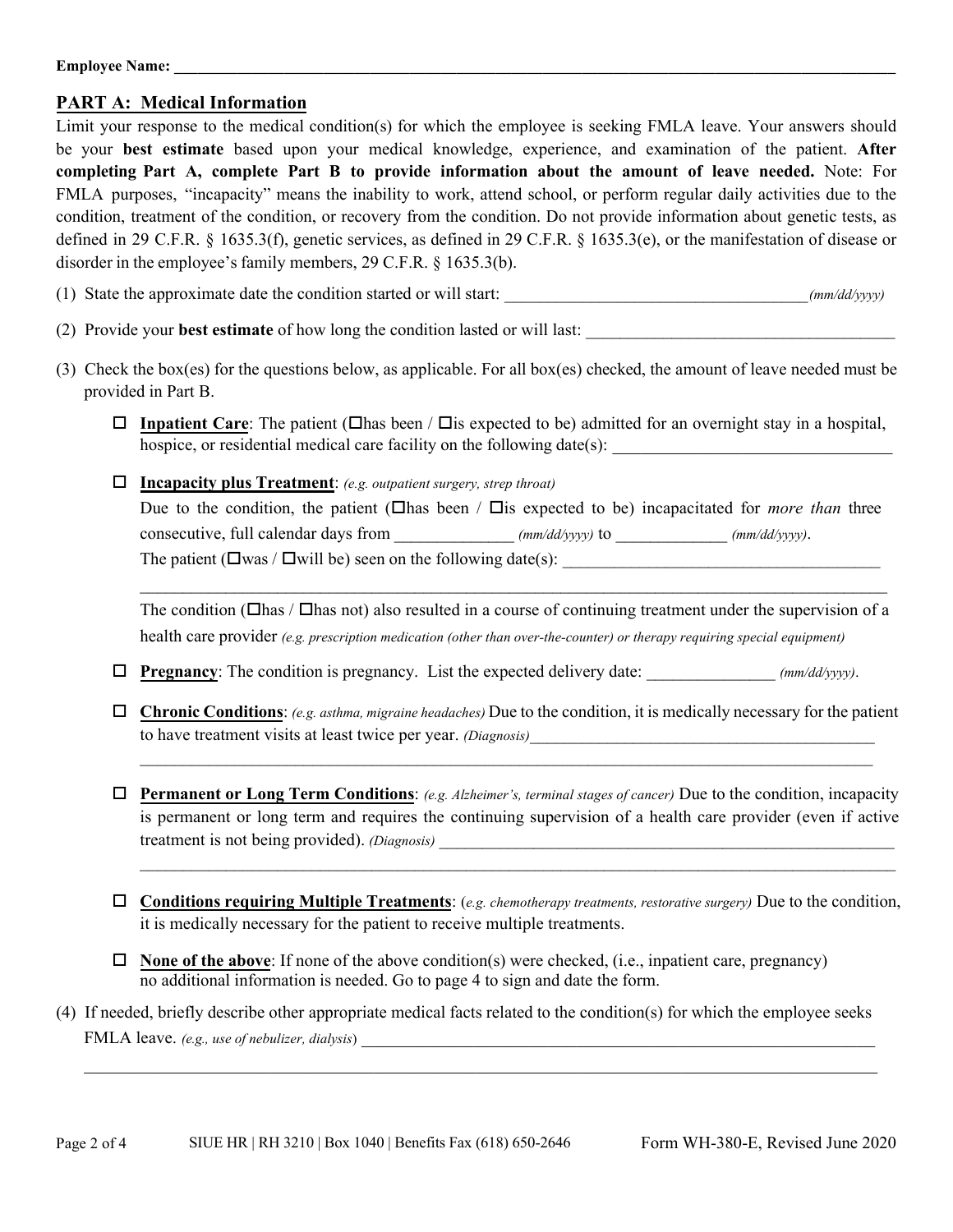#### **Employee Name:**

 $\overline{a}$ 

### **PART B: Amount of Leave Needed**

For the medical condition(s) checked in Part A, complete all that apply. Several questions seek a response as to the frequency or duration of a condition, treatment, etc. Your answer should be your **best estimate** based upon your medical knowledge, experience, and examination of the patient. Be as specific as you can; terms such as "lifetime," "unknown," or "indeterminate" may not be sufficient to determine FMLA coverage.

- (5) Due to the condition, the patient  $(\Box$  had  $/\Box$  will have) **planned medical treatment(s)** (scheduled medical visits) *(e.g. psychotherapy, prenatal appointments)* on the following date(s):
- (6) Due to the condition, the patient  $(\Box$  was /  $\Box$  will be) **referred to other health care provider(s)** for evaluation or treatment(s).

State the nature of such treatments: *(e.g. cardiologist, physical therapy)* 

Provide your **best estimate** of the beginning date  $\frac{\text{(mm/dd/yyy)}}{\text{(mm/dd/yyy)}}$  and end date *(mm/dd/yyyy)* for the treatment(s).

 $\mathcal{L}_\mathcal{L} = \mathcal{L}_\mathcal{L} = \mathcal{L}_\mathcal{L} = \mathcal{L}_\mathcal{L} = \mathcal{L}_\mathcal{L} = \mathcal{L}_\mathcal{L} = \mathcal{L}_\mathcal{L} = \mathcal{L}_\mathcal{L} = \mathcal{L}_\mathcal{L} = \mathcal{L}_\mathcal{L} = \mathcal{L}_\mathcal{L} = \mathcal{L}_\mathcal{L} = \mathcal{L}_\mathcal{L} = \mathcal{L}_\mathcal{L} = \mathcal{L}_\mathcal{L} = \mathcal{L}_\mathcal{L} = \mathcal{L}_\mathcal{L}$ 

 $\mathcal{L}_\mathcal{L} = \mathcal{L}_\mathcal{L} = \mathcal{L}_\mathcal{L} = \mathcal{L}_\mathcal{L} = \mathcal{L}_\mathcal{L} = \mathcal{L}_\mathcal{L} = \mathcal{L}_\mathcal{L} = \mathcal{L}_\mathcal{L} = \mathcal{L}_\mathcal{L} = \mathcal{L}_\mathcal{L} = \mathcal{L}_\mathcal{L} = \mathcal{L}_\mathcal{L} = \mathcal{L}_\mathcal{L} = \mathcal{L}_\mathcal{L} = \mathcal{L}_\mathcal{L} = \mathcal{L}_\mathcal{L} = \mathcal{L}_\mathcal{L}$ Provide your **best estimate** of the duration of the treatment(s), including any period(s) of recovery *(e.g. 3 days/week)*

(7) Due to the condition, it is medically necessary for the employee to work a **reduced schedule**.

 Provide your **best estimate** of the reduced schedule the employee is able to work. From \_\_\_\_\_\_\_\_\_\_\_\_\_\_\_\_\_\_\_\_ *(mm/dd/yyyy)* to \_\_\_\_\_\_\_\_\_\_\_\_\_\_\_\_\_\_ *(mm/dd/yyyy)* the employee is able to work: *(e.g., 5 hours/day, up to 25 hours a week)*

 $\mathcal{L}_\mathcal{L} = \mathcal{L}_\mathcal{L} = \mathcal{L}_\mathcal{L} = \mathcal{L}_\mathcal{L} = \mathcal{L}_\mathcal{L} = \mathcal{L}_\mathcal{L} = \mathcal{L}_\mathcal{L} = \mathcal{L}_\mathcal{L} = \mathcal{L}_\mathcal{L} = \mathcal{L}_\mathcal{L} = \mathcal{L}_\mathcal{L} = \mathcal{L}_\mathcal{L} = \mathcal{L}_\mathcal{L} = \mathcal{L}_\mathcal{L} = \mathcal{L}_\mathcal{L} = \mathcal{L}_\mathcal{L} = \mathcal{L}_\mathcal{L}$ 

(8) Due to the condition, the patient  $(\Box \text{ was } / \Box \text{ will be})$  **incapacitated for a continuous period of time**, including any time for treatment(s) and/or recovery.

Provide your **best estimate** of the beginning date \_\_\_\_\_\_\_ *(mm/dd/yyyy)* and end date  $(mm/dd/yyyy)$  for the period of incapacity.

**best estimate** of how often (frequency) and how long (duration) the episodes of incapacity will likely last. (9) Due to the condition, it ( $\Box$  was / $\Box$  is / $\Box$  will be) medically necessary for the employee to be absent from work on an **intermittent basis** (periodically), including for any episodes of incapacity i.e., episodic flare-ups. Provide your

 Over the next 6 months, episodes of incapacity are estimated to occur \_\_\_\_\_\_\_\_\_\_\_\_\_\_\_\_\_\_\_\_\_\_\_\_\_\_\_ times per  $(\Box$  day /  $\Box$  week /  $\Box$  month) and are likely to last approximately \_\_\_\_\_\_\_\_\_\_\_\_\_( $\Box$  hours /  $\Box$  days) per episode.